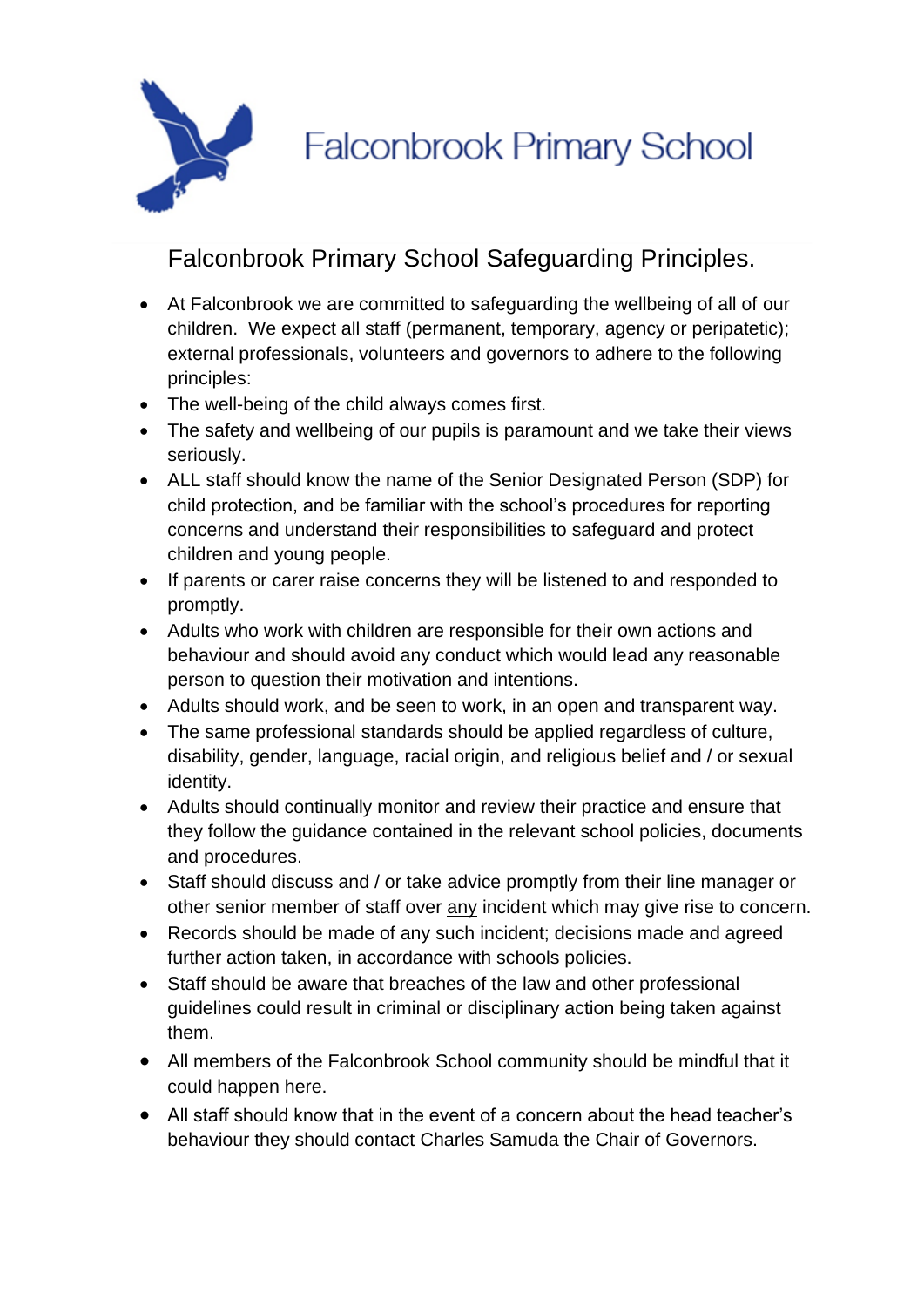

**Falconbrook Primary School** 

## **Falconbrook Policies & Documents that are relevant to safeguarding children at Falconbrook.**

All available in all staff files

- Allegations Made Against Staff Policy
- Anti-Bullying Policy
- Appraisal Policy
- Behaviour Management Policy
- Child Protection & Safeguarding Policy
- Complaints Policy
- Data Protection Policy
- E-Safety Policy
- Health & Safety Policy
- Intimate Care Policy
- Keeping Children Safe in Education: Part One. *(DfE- statutory for all staff working in schools)*
- Medical Care Policy
- Safeguarding information sheet for supply staff and visitors.
- Staff Code of Conduct
- Staff Handbook
- Teaching Assistant Standards
- Teacher Standards *(DfE – statutory for all teachers)*
- Whistle Blowing Policy